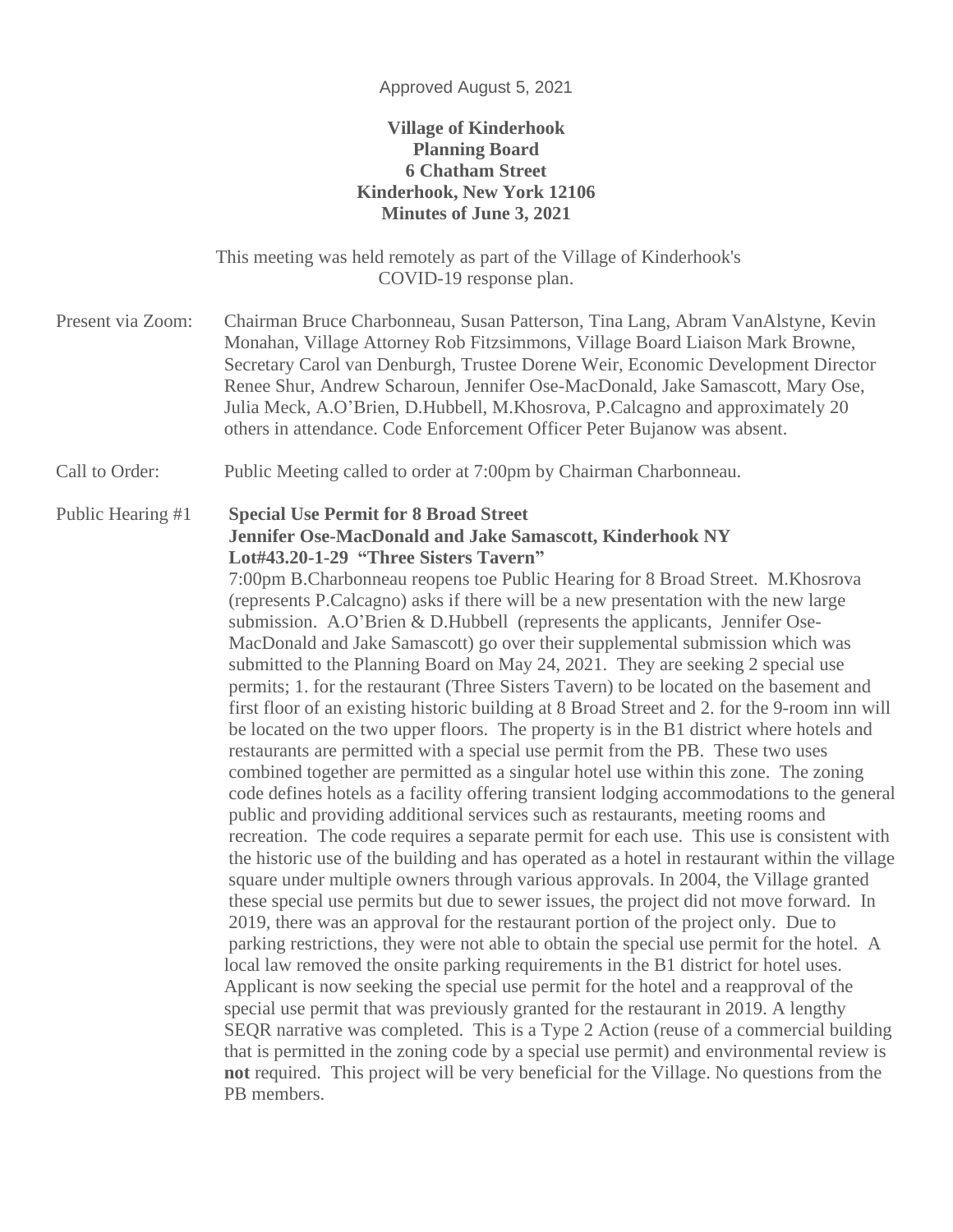M.Khosrova and his client agree that this is a great project. States the application should be for a hotel that includes a restaurant, there is no permitted use as an inn. The SEQR submitted is still the one from 2019 which is from a different applicant and the narrative and the numbers have changed. Can't be a Type 2 Action (reuse of commercial property) since the last approved use of this property was for office space, not a hotel and restaurant. Should be a Type 1 Action. No exterior sketch provided showing where garbage bins will be, where the propane tanks will go. More information is still needed. 2004 was the last approval for a variance for a restaurant and an inn. William VanAlstyne specifically states in the Feb. 9, 2004 minutes "entrance and egress to the basement area must be through the first floor only. The door at the basement level is to be used as an alarmed emergency fire exit door only. The applicant shall post a sign which shall be in conformance with the code of the Village of Kinderhook instructing patrons to use the first-floor entrance." The map shown shows egress to the downstairs on both sides, not the main entrance which is a change from the historic past. Potential harm to the adjacent property from patrons and issue of snow removal during the winter months. Encroachment issue has not yet been addressed.

A.O'Brien replies that as part of the supplemental submission, a new EAF was prepared (Appendix J), the 2019 was included as part of the full history of the project approval. M.Khosrova asks who the current applicant is. D.Hubbell asks what the legal significance is of the question. The applicant is Jake Samascott and Jennifer Ose-MacDonald.

R.Fitzsimmons, Village Attorney asks M.Khosrova to submit in writing the following open issues: the classification of inn/hotel/restaurant, Type 1 versus Type 2 SEQR, clarification on issues of location of garbage and propane tanks, 2004 variance on the entrance, plan for snow removal, clarify what he means by encroachment on property. P.Calcagno speaks about the physical encroachments. The electrical wires and the service were moved from the front of the building to the side of the building and they do not have an easement for this. They discuss in paperwork an easement for the eaves on the existing and original building. On the extension that was built (kitchen area), there is no easement for the eaves or the building that encroaches on P.Calcagno's property. R,Fitzsimmons clarifies he is talking about water trespass off the roof of the Dutch, and the location of the electrical service and how they access it. P.Calcagno says no, they are talking about the addition to the Dutch Inn, excluding the original building, there is no easement for the eaves or any part of that building to encroach on the property at 10 Broad Street. Not discussing the electrical meters but the electrical service and conduit that was placed on the side of the building and there is no easement for this. The Dutch Inn has never opened as a restaurant with a tavern in the basement and a hotel upstairs after the new construction from R.Guerriero. Not an existing use as it was never opened up as such. There are more then past issues with sewer and parking, but also with egress, garbage, propane. Al Roberts (former owner who was looking to open up The Dutch) purchased 12 Broad Street as an accessory building for garbage, deliveries, propane. M.Khasrova states he has tried to contact the Code Enforcement Officer several times, would like to meet with him and P.Calcagno to show what the encroachments are. R.Fitzsimmons has no objection to this, will try to facilitate, but we would have to involve the applicants counsel as well. The applicant has made the referral to the County Planning Board for this application. The Village Planning Board cannot take action until the County Planning Board issues its opinion or decision. This should happen between now and our next meeting. R.Fitzsimmons suggests we keep the Public Hearing open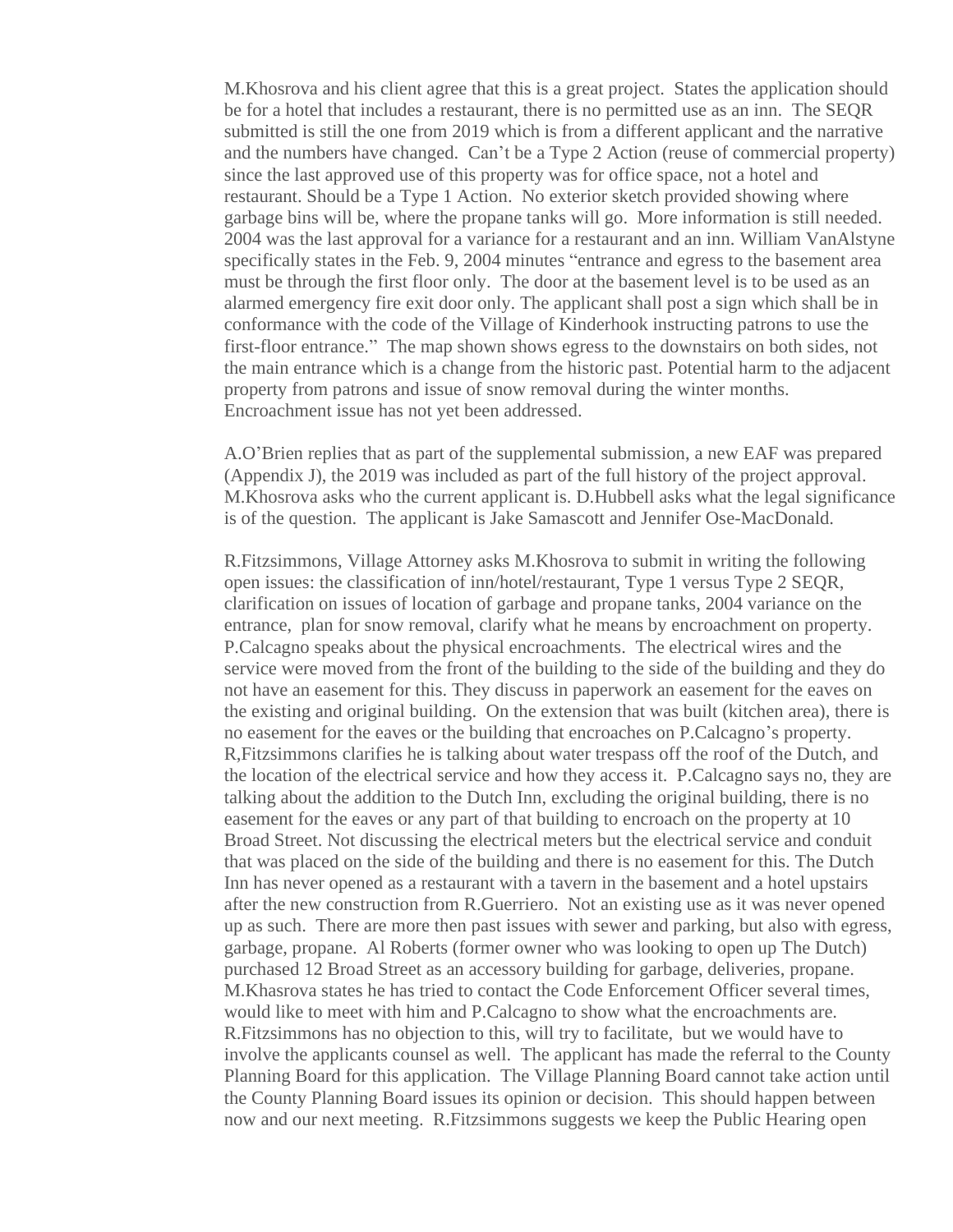|                         | and defer any further comment until we are back in session on this application and then<br>address some of these open issues. This Public Hearing closed at 7:25pm.                                                                                                                                                                                                                                                                                                                                                                                                                                                                                            |
|-------------------------|----------------------------------------------------------------------------------------------------------------------------------------------------------------------------------------------------------------------------------------------------------------------------------------------------------------------------------------------------------------------------------------------------------------------------------------------------------------------------------------------------------------------------------------------------------------------------------------------------------------------------------------------------------------|
| Public Hearing #2       | <b>Site Plan Amendment for 12 Broad Street</b><br>Mary Ose via Andrew Scharoun Kinderhook, NY<br>Lot#43.20-1-31 Proposed retail and rental space<br>7:25pm A.Scharoun states they are trying to get 3 residences approved for 12 Broad<br>Street. Parking spots were discussed on the last meeting and A.Scharoun has submitted<br>information that he has plenty of parking spaces. No questions and/or comments. This<br>Public Hearing closed at 7:26pm.                                                                                                                                                                                                    |
| Public Hearing #3       | <b>Home Occupation Permit for 28 Hudson Street</b><br><b>Julia J Meck</b><br>Lot#43.20-2-73 Proposed Julia Jayne Pilates Studio "appointment only"<br>7:27 J. Meck states she would like to open a small scall pilates studio in her separate<br>building in the back of her 2 car garage with a workshop that has been renovated into a<br>home studio. T. Lang asks why the applicant had to come back, B. Charbonneau states<br>that this application had to have a Public Hearing. No further comments. This Public<br>Hearing closed at 7:28pm.                                                                                                           |
| Call to Order:          | B. Charbonneau opens the regular Planning Board meeting at 7:28pm.                                                                                                                                                                                                                                                                                                                                                                                                                                                                                                                                                                                             |
| Minutes:                | A. Van Alstyne motions to approve the Planning Board minutes of May 6, 2021. T. Lang<br>seconds; all in favor.                                                                                                                                                                                                                                                                                                                                                                                                                                                                                                                                                 |
| <b>Funds Remaining:</b> | \$3000.00 (new fiscal year)                                                                                                                                                                                                                                                                                                                                                                                                                                                                                                                                                                                                                                    |
| Correspondence:         | An email was received from A.Anderson adding her support for The Dutch Inn Project.<br>This will be a part of the permanent record for this project and will be listed under<br>Appendix A for these meeting minutes.                                                                                                                                                                                                                                                                                                                                                                                                                                          |
| Old Business:           | <b>Site Plan Amendment for 12 Broad Street</b><br>Mary Ose via Andrew Scharoun Kinderhook, NY<br>Lot#43.20-1-31 Proposed retail and rental space<br>B.Charbonneau states this already has been approved for retail and they are seeking<br>another approval to add 3 apartments. Applicant has demonstrated there is room available<br>for the parking of 6 cars. K.Monahan motions to approve the Site Plan Amendment for<br>12 Broad Street. A. VanAlstyne seconds; all in favor. In the follow-up correspondence<br>to come via mail from Secretary C.van Denburgh, want to show the approval is<br>contingent upon parking being provided in a usable way. |
|                         | <b>Home Occupation Permit for 28 Hudson Street</b><br><b>Julia J Meck</b><br>Lot#43.20-2-73 Proposed Julia Jayne Pilates Studio "appointment only"<br>J. Meck has provided pictures of what she plans to do, fits the definition of a customary<br>home occupation. Type 2 as she is using the adjacent building and not her direct home,<br>parking spaces for four have been demonstrated which is what is required in this case and<br>we have in writing support from her surrounding neighbors. R.Fitzsimmons states this<br>was referred to County Planning and they said it falls into one of the exemptions for                                        |